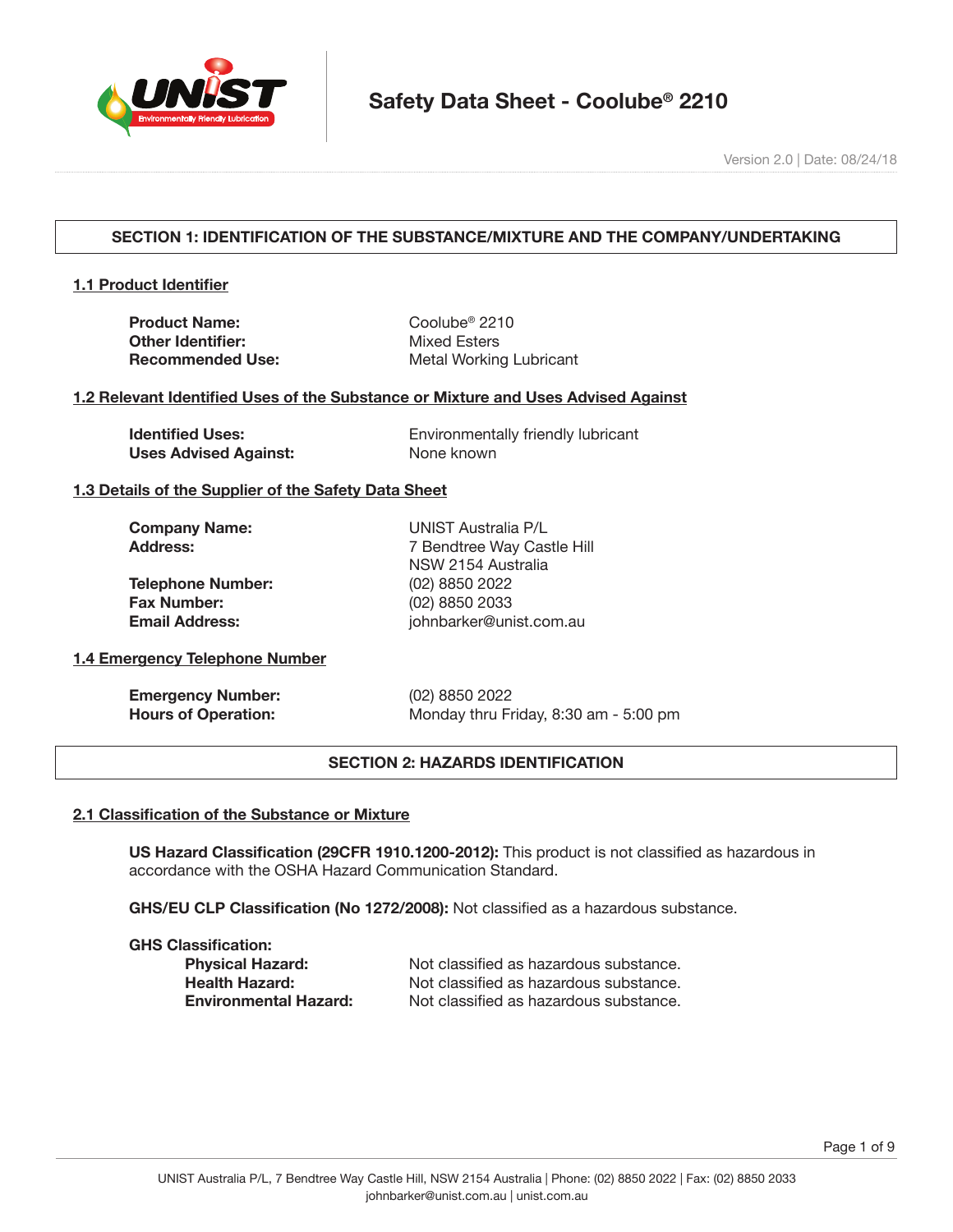## **2.2 Label Elements**

**No Labeling Required**

| <b>GHS Label Element</b>        |                                        |
|---------------------------------|----------------------------------------|
| <b>Hazard Symbol:</b>           | Not classified as hazardous substance. |
| Signal Word:                    | Not classified as hazardous substance. |
| <b>Hazard Statement:</b>        | Not classified as hazardous substance. |
| <b>Precautionary Statement:</b> | Not classified as hazardous substance. |
|                                 |                                        |

#### **2.3 Other Hazards**

**PBT:** This product is not identified as a PBT substance or mixture.

# **SECTION 3: COMPOSITION/INFORMATION ON INGREDIENTS**

### **3.1 Substance**

| <b>Chemical Name</b>     | CAS#        | <b>EINECS#</b> | <b>EU Classification (67/548/EEC)</b><br>and (1272/2008) | $\frac{0}{0}$ |
|--------------------------|-------------|----------------|----------------------------------------------------------|---------------|
| Mixed Esters/Ester Blend | Proprietary | Proprietary    | Not classified as hazardous                              | 100           |

No ingredients are hazardous according to OSHA criteria. No components need to be disclosed according to the applicable regulations.

See Section 16 for further information on EU and GHS Classification.

### **SECTION 4: FIRST AID MEASURES**

### **4.1 Description of First Aid Measures**

|                                                              | <b>Eye Contact:</b>  | Flush with generous amounts of temperate water for a minimum of<br>15 minutes. Seek medical attention if irritation occurs.            |
|--------------------------------------------------------------|----------------------|----------------------------------------------------------------------------------------------------------------------------------------|
|                                                              | <b>Skin Contact:</b> | Wash with soap and water. Seek medical attention if irritation occurs.                                                                 |
|                                                              | Ingestion:           | Drink moderate amounts of water or milk. Do not induce vomiting.<br>Contact medical professional if any adverse reactions are noticed. |
|                                                              | Inhalation:          | Remove to fresh air. Get medical attention if irritation persists.                                                                     |
| 4.2 Most Important Symptoms/Effects, Both Acute and Delayed: |                      |                                                                                                                                        |
|                                                              | <b>Eye Contact:</b>  | There may be irritation and redness.                                                                                                   |
|                                                              | <b>Skin Contact:</b> | There may be mild irritation at the site of contact.                                                                                   |
|                                                              | Ingestion:           | There may be soreness and redness of the mouth and throat.                                                                             |
|                                                              | Inhalation:          | There may be irritation of the throat with a feeling of tightness in the chest.                                                        |
|                                                              |                      |                                                                                                                                        |

### **4.3 Indication of Immediate Medical Attention and Special Treatment Needed:**

| <b>Immediate/Special Treatment:</b> | Not applicable. Immediate treatment is not required. |
|-------------------------------------|------------------------------------------------------|
|-------------------------------------|------------------------------------------------------|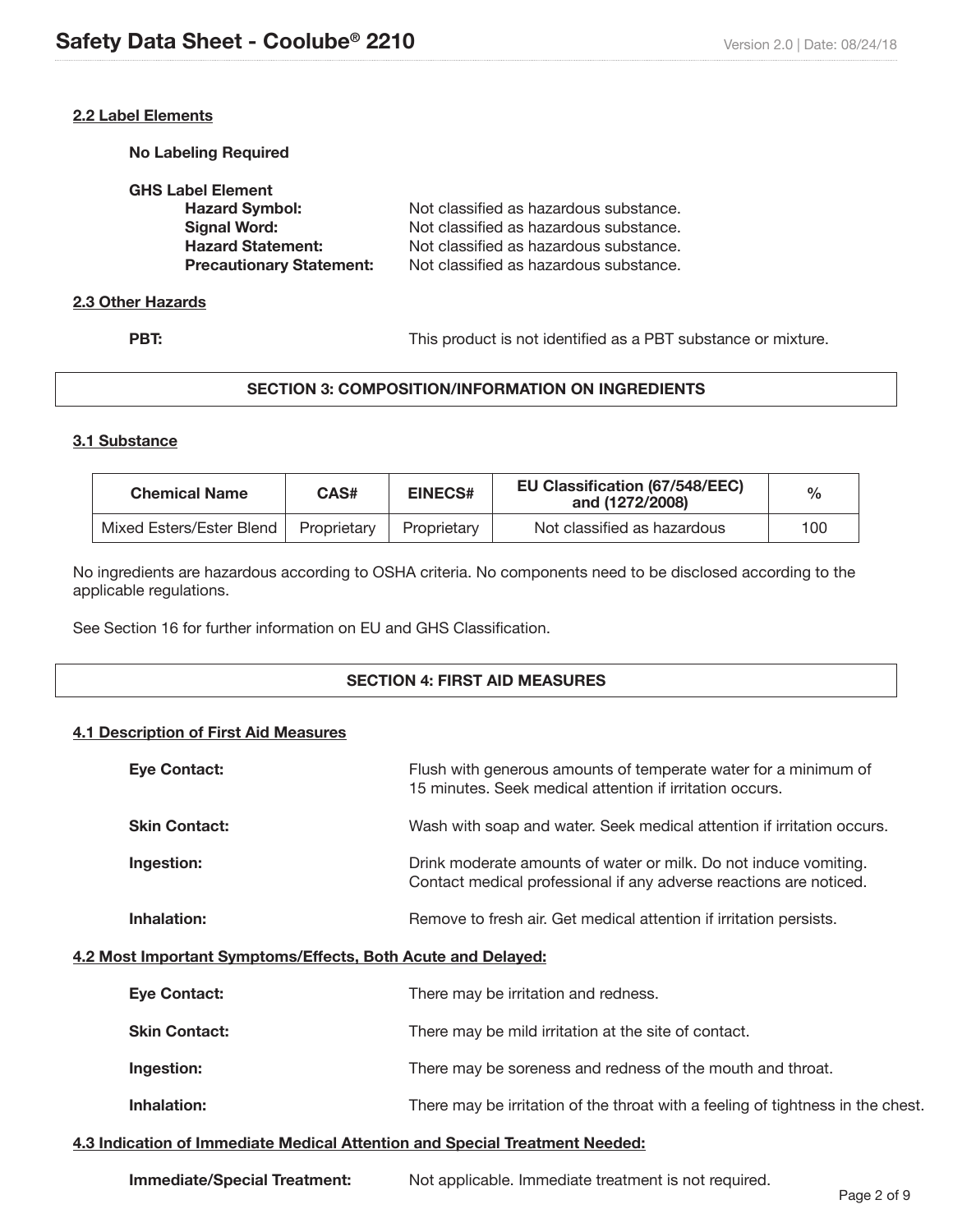## **SECTION 5: FIRE-FIGHTING MEASURES**

| 5.1 Extinguishing Media:                                                                                                                                                                                                           | Use water fog/spray, dry chemical powder, carbon dioxide, foam,<br>sand/earth, use water spray to cool containers.                                                      |  |
|------------------------------------------------------------------------------------------------------------------------------------------------------------------------------------------------------------------------------------|-------------------------------------------------------------------------------------------------------------------------------------------------------------------------|--|
| 5.2 Special Hazards Arising from the Substance or Mixture                                                                                                                                                                          |                                                                                                                                                                         |  |
|                                                                                                                                                                                                                                    | Unusual Fire and Explosion Hazards: Not considered flammable but will burn under fire conditions.<br>In combustion emits toxic fumes of carbon dioxide/carbon monoxide. |  |
| 5.3 Special Protective Actions for Fire-Fighters:                                                                                                                                                                                  |                                                                                                                                                                         |  |
| <b>Special Fire Fighting Procedures:</b><br>Treat as an oil or fat fire. Do not use heavy stream of water.<br>Burning material may float or splatter surrounding area and spread fire.<br>Cool fire exposed containers with water. |                                                                                                                                                                         |  |
| <b>Fire Fighting Equipment:</b>                                                                                                                                                                                                    | As in any fire, wear positive pressure, self-contained breathing<br>apparatus and full protective gear.                                                                 |  |
| <b>SECTION 6: ACCIDENTAL RELEASE MEASURES</b>                                                                                                                                                                                      |                                                                                                                                                                         |  |

## **6.1 Personal Precautions, Protective Equipment and Emergency Procedures**

| <b>Personal Precautions:</b>                             | Refer to section 8 of SDS for personal protection details.<br>Turn leaking containers leak-side up to prevent escape of liquid.                                                                                                                                                            |  |  |
|----------------------------------------------------------|--------------------------------------------------------------------------------------------------------------------------------------------------------------------------------------------------------------------------------------------------------------------------------------------|--|--|
| <b>6.2 Environmental Precautions</b>                     |                                                                                                                                                                                                                                                                                            |  |  |
| <b>Environmental Precautions:</b>                        | Do not discharge into drains or rivers. Contain the spillage using<br>bunding. Report spills and releases as required to appropriate authorities.                                                                                                                                          |  |  |
| 6.3 Methods and Material for Containment and Cleaning Up |                                                                                                                                                                                                                                                                                            |  |  |
| <b>Small Spills:</b>                                     | Stop spill at source, dike area of spill to prevent spreading. Absorb liquid<br>with an absorbent material and place in a disposal container. Wash area<br>with hot soapy water. Use caution. Spill area will be slippery.                                                                 |  |  |
| <b>Large Spills:</b>                                     | Stop spill at source, dike area of spill to prevent spreading. Pump liquid<br>to salvage tank. Absorb remaining liquid with an absorbent material and<br>place in a disposal container. Wash floors with hot soapy water to prevent<br>slipping. Use caution. Spill area will be slippery. |  |  |

# **SECTION 7: HANDLING AND STORAGE**

# **7.1 Precautions for Safe Handling**

**Handling Requirements:** Avoid mist formation. Use with adequate ventilation. Avoid contact with eyes. Wear recommended personal protective equipment. Wash thoroughly after handling. Keep product away from heat, sparks and flames. Keep containers closed when not in use. Never use pressure to empty drums. If material is hot, take precautions against thermal burns.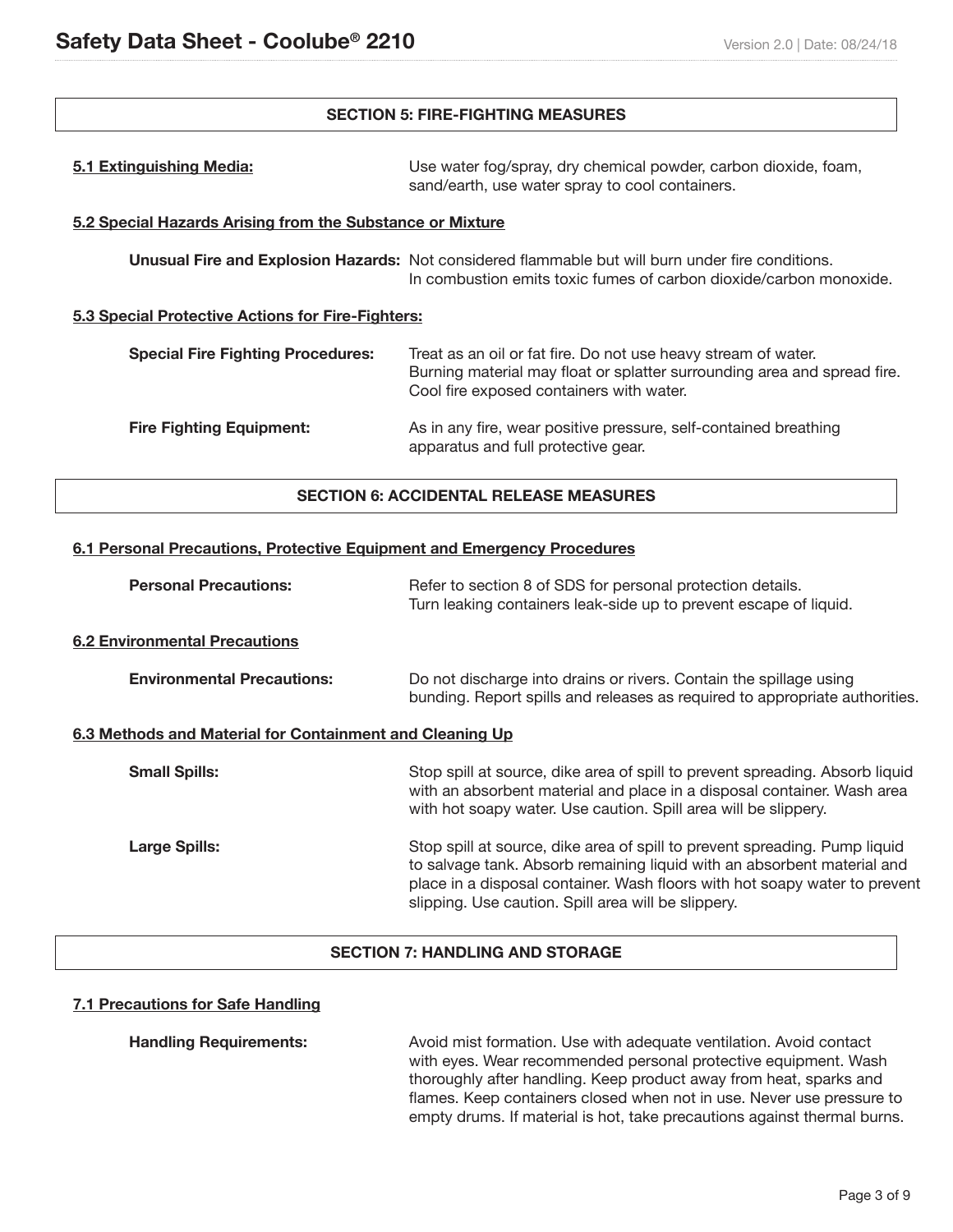# **7.2 Conditions for Safe Storage, Including any Incompatibilities**

| <b>Suitable Packaging:</b> | Corrosion resistant bulk tanks, IBC, steel drums. Store in a dry area<br>away from heat or sparks and direct sunlight. Maintain good<br>ventilation in storage area.                                                                                                                      |
|----------------------------|-------------------------------------------------------------------------------------------------------------------------------------------------------------------------------------------------------------------------------------------------------------------------------------------|
| <b>Storage Conditions:</b> | Storage temperature $+41^{\circ}F (+5^{\circ}C)$ to $+104^{\circ}F (+40^{\circ}C)$ . Store in closed<br>container, preferably as delivered. Keep containers closed when not<br>in use. Storage stability is at least 12 months. Lined or unlined steel<br>drums are suitable for storage. |

# **SECTION 8: EXPOSURE CONTROLS/PERSONAL PROTECTION**

## **8.1 Control Parameters:**

Ī

|                                    | <b>Chemical Name</b>                 | <b>Exposure Limits</b>                                                                                                                                                                                                                                                          |  |  |
|------------------------------------|--------------------------------------|---------------------------------------------------------------------------------------------------------------------------------------------------------------------------------------------------------------------------------------------------------------------------------|--|--|
|                                    | <b>Ester Blend</b>                   | None Established                                                                                                                                                                                                                                                                |  |  |
|                                    | <b>DNEL/PNEC:</b>                    | No data available                                                                                                                                                                                                                                                               |  |  |
|                                    | 8.2 Appropriate Engineering Controls |                                                                                                                                                                                                                                                                                 |  |  |
|                                    | <b>Engineering Measures:</b>         | Exposure should be minimized preferably with technical measures rather<br>than personal protective equipment. Ensure there is sufficient ventilation<br>of the area.                                                                                                            |  |  |
| 8.3 Individual Protection Measures |                                      |                                                                                                                                                                                                                                                                                 |  |  |
|                                    | <b>Respiratory Protection:</b>       | Not necessary in normal use. Emergency situation where there is a risk of<br>mist or fume exposure may require that respiratory protection be uses.<br>Gas/vapor filter, Type A: organic vapors (EN141). Follow applicable<br>regulations and good Industrial Hygiene practice. |  |  |
|                                    | <b>Hand/Skin Protection:</b>         | Impermeable gloves recommended. (e.g. Neoprene, PVC, or rubber<br>gloves). Use lined, thermally protective gloves for handling hot material.                                                                                                                                    |  |  |
|                                    | <b>Eye Protection:</b>               | Chemical safety goggles recommended if needed to avoid eye contact.                                                                                                                                                                                                             |  |  |
|                                    | <b>Protective Clothing:</b>          | Wear a work uniform or tyvek suit if needed to avoid contamination of<br>personal clothing. Wear thermally protective clothing when working<br>with hot material.                                                                                                               |  |  |
|                                    | <b>Work Hygienic Practices:</b>      | Remove contaminated clothing and launder or dispose in an approved<br>waste disposal facility. Wash hands with soap and water after<br>handling product or clothing containing residual.                                                                                        |  |  |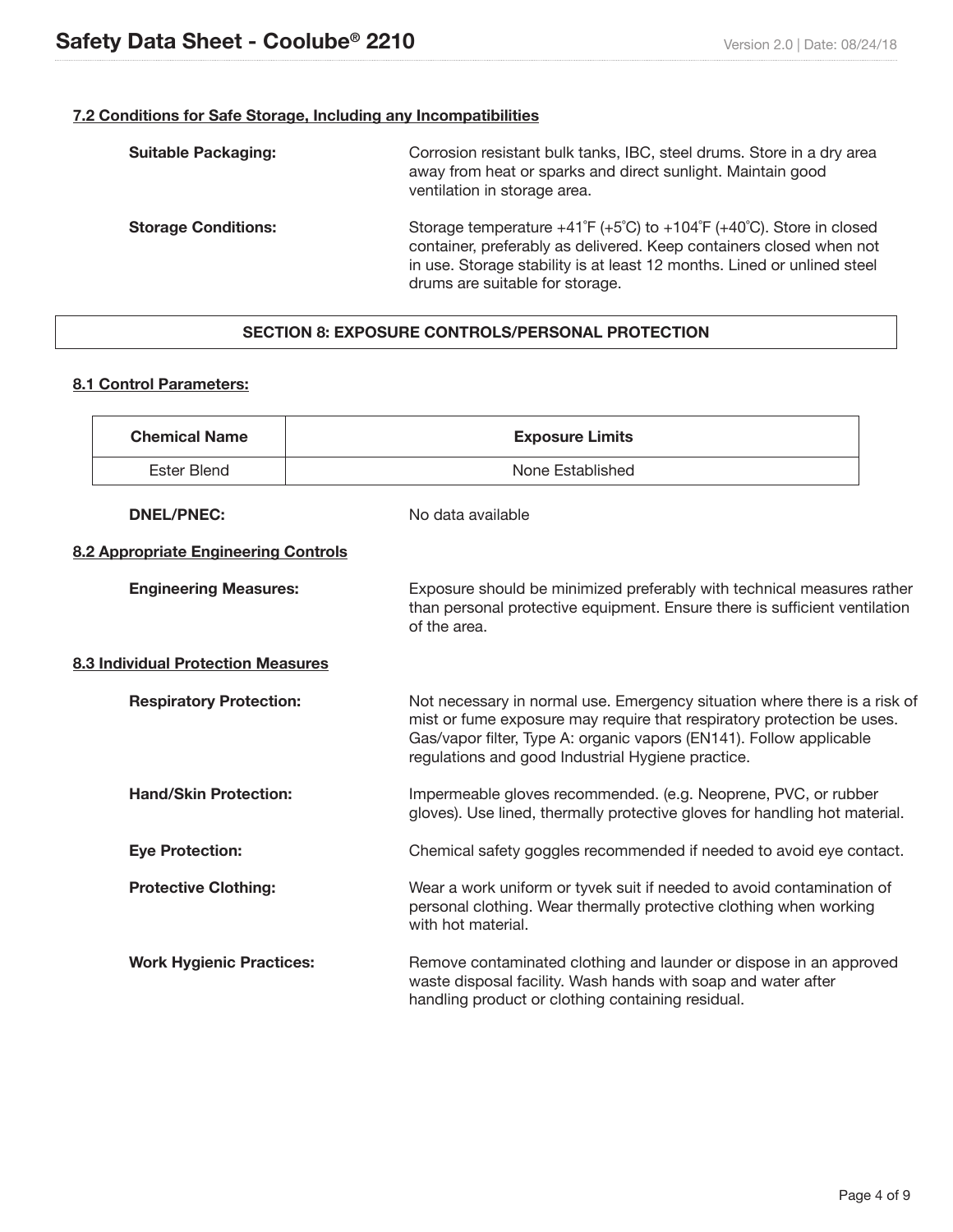j

# **SECTION 9: PHYSICAL AND CHEMICAL PROPERTIES**

## **9.1 Information on Basic Physical and Chemical Properties**

| <b>Physical State:</b>                 | Low viscosity liquid                    |
|----------------------------------------|-----------------------------------------|
| Viscosity, $104^{\circ}F(40^{\circ}C)$ | Viscous                                 |
| Appearance:                            | Clear, colorless                        |
| Odor:                                  | Mild                                    |
| pH Value:                              | Not determined/not applicable           |
| <b>Flash Point:</b>                    | (Open Cup): >400°F (COC), >200°C        |
| <b>Pourability:</b>                    | 10.4 to -4°F (-12 to -20°C)             |
| <b>Boiling Point</b>                   | >392°F (>200°C)                         |
| <b>Autoflammability</b>                | >752°F (>400°C)                         |
| <b>Autoignition Temperature:</b>       | Not determined                          |
| <b>Exposure Range:</b>                 | Not applicable                          |
| <b>Vapor Pressure:</b>                 | $<$ 1 mmHg @ 77°F (25°C)                |
| <b>Vapor Density:</b>                  | Greater than 1                          |
| <b>Specific Gravity:</b>               | $0.93 \otimes 77^{\circ}F(25^{\circ}C)$ |
| <b>Melting Point:</b>                  | Not determined                          |
| <b>Solubility in Water:</b>            | Insoluble                               |
| <b>Also Solvent in:</b>                | Soluble in most organic solvents        |
| <b>Evaporation Rate:</b>               | Nil                                     |
| <b>Percent Volatile:</b>               | Not determined                          |
| <b>Partition Coefficient,</b>          |                                         |
| N-octanol/Water:                       | Not determined                          |
| <b>Explosive Properties:</b>           | <b>None</b>                             |
| <b>Flammable Limits: LEL:</b>          | Not determined                          |
| <b>Flammable Limits: UEL:</b>          | Not determined                          |
| <b>Flammability (Solid/Gas):</b>       | Not applicable                          |
| <b>Decomposition Temperature:</b>      | Not determined                          |
| <b>Oxidizing Properties:</b>           | None                                    |
|                                        |                                         |

## **SECTION 10: STABILITY AND REACTIVITY**

| <b>10.1 Reactivity:</b>                                   | Not reactive. Stable under recommended transport or storage conditions.                                                                                   |
|-----------------------------------------------------------|-----------------------------------------------------------------------------------------------------------------------------------------------------------|
| <b>10.2 Chemical Stability:</b>                           | Stable under normal conditions.                                                                                                                           |
| <u>10.3 Possibility of Hazardous</u><br><b>Reactions:</b> | Hazardous reactions will not occur under normal transport and storage<br>conditions. Reaction with strong oxidizers may generate heat and<br>cause fires. |
| <b>10.4 Conditions to Avoid:</b>                          | Keep away from heat, sparks, flames and other sources of ignition.                                                                                        |
| 10.5 Incompatible Materials                               |                                                                                                                                                           |
| <b>Materials to Avoid:</b>                                | Strong oxidizing agents. Strong acids.                                                                                                                    |
| <b>10.6 Hazardous Decomposition Products:</b>             |                                                                                                                                                           |
| Haz. Decomp. Products:                                    | In combustion, emits toxic fumes of carbon dioxide/carbon monoxide.<br>No carcinogenic products of combustion.                                            |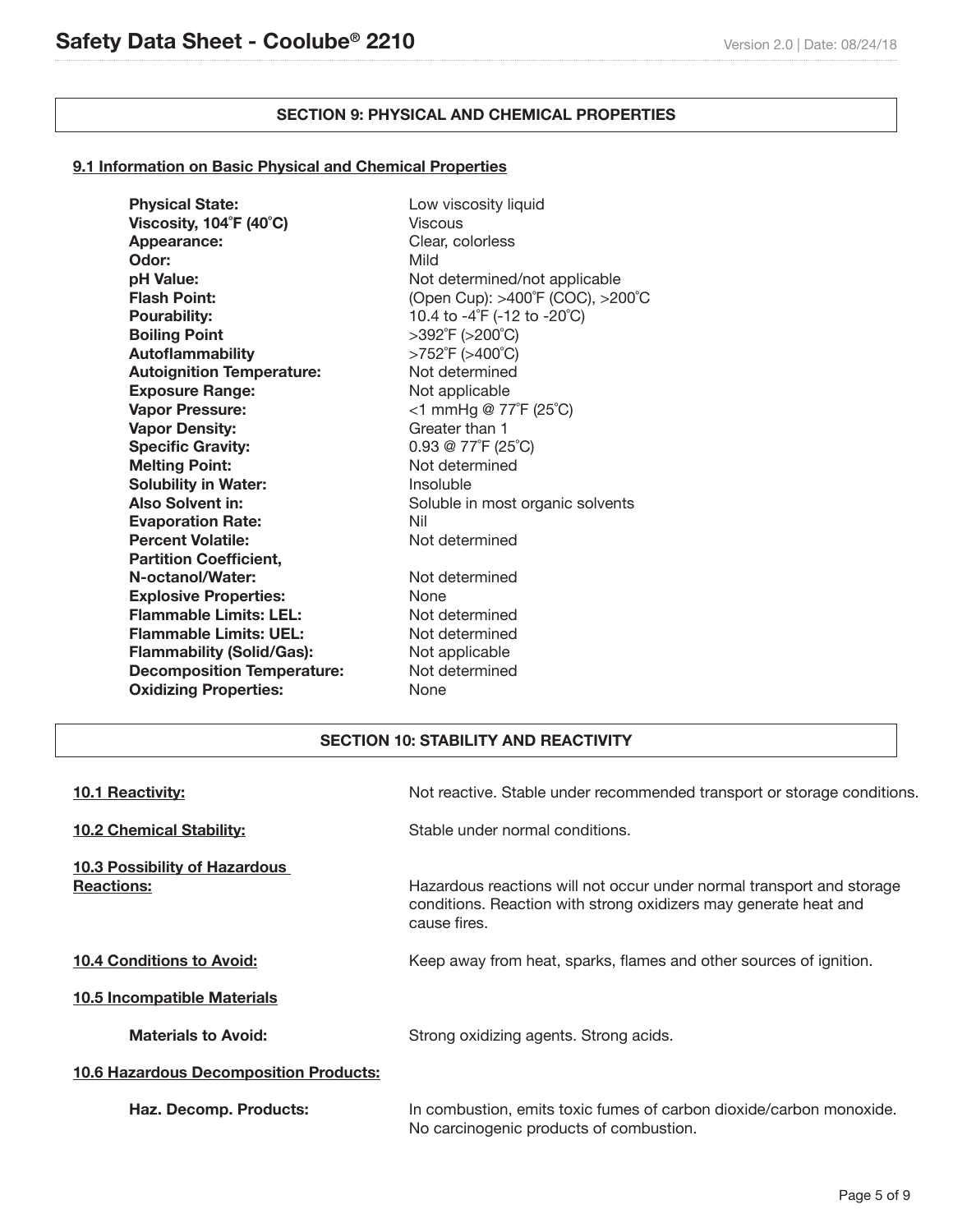## **SECTION 11: TOXICOLOGICAL INFORMATION**

# **11.1 Information on Toxicological Effects**

# **Toxicity Values:**

| Route | <b>Species</b> | Test | <b>Value</b> | Units |
|-------|----------------|------|--------------|-------|
| ORAL  | <b>RAT</b>     | LD50 | >5000        | mg/kg |

# **11.2 Symptoms/Routes of Exposure**

| <b>Skin Contact:</b>               | There may be mild irritation at the site of contact.                                                                                                         |
|------------------------------------|--------------------------------------------------------------------------------------------------------------------------------------------------------------|
| <b>Skin Absorption:</b>            | No evidence of adverse effects from available information.                                                                                                   |
| Ingestion:                         | There may be soreness and redness of the mouth and throat. May cause<br>gastrointestinal discomfort if ingested in large quantities.                         |
| <b>Inhalation:</b>                 | Vapors, mists, or aerosols which may be formed at elevated temperatures<br>may be irritating to the eyes and respiratory tract.                              |
| <b>Chronic Toxicity:</b>           | No adverse effects expected.                                                                                                                                 |
| <b>Delayed/Immediate Effects:</b>  | No data available.                                                                                                                                           |
| <b>Skin Corrosion/Irritation:</b>  | Not expected to be irritating.                                                                                                                               |
| <b>Eye Damage/Irritation:</b>      | Slightly irritating.                                                                                                                                         |
| <b>Skin Sensitization:</b>         | Not expected to be sensitizing.                                                                                                                              |
| <b>Respiratory Sensitization:</b>  | No data available.                                                                                                                                           |
| <b>Mutagenicity:</b>               | Not mutagenic.                                                                                                                                               |
| <b>Carcinogen Status:</b>          | No data available. none of the components of this product are listed as<br>carcinogens by OSHA, IARC, NTP, ACGIH or the EU Dangerous<br>Substance Directive. |
| <b>Toxicity for Reproduction:</b>  | No data available. No adverse effects are expected.                                                                                                          |
| <b>STOT - Single Exposure:</b>     | No data available.                                                                                                                                           |
| <b>STOT - Repeated Exposure:</b>   | No data available.                                                                                                                                           |
| <b>Exposure Aspiration Hazard:</b> | No data available.                                                                                                                                           |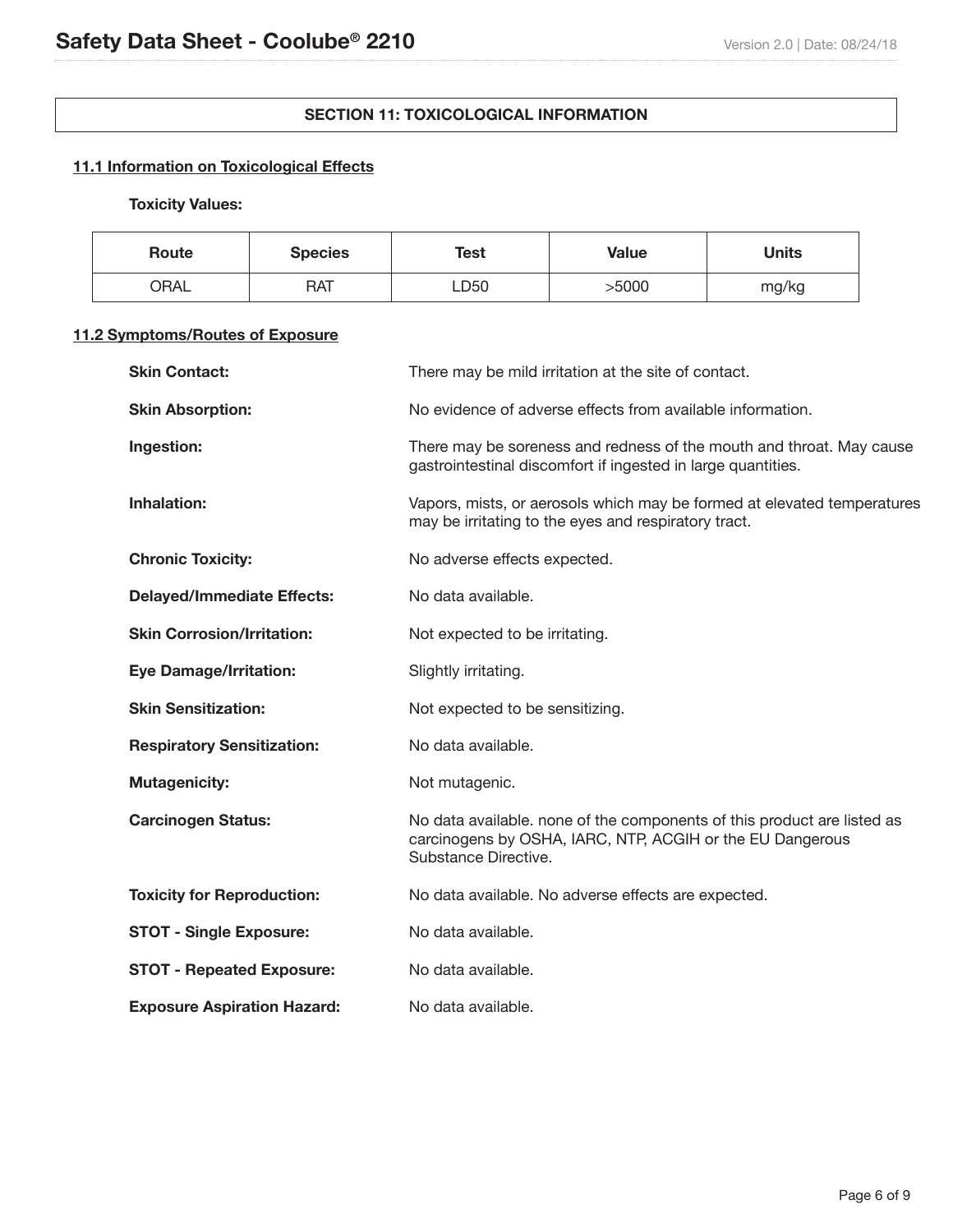## **SECTION 12: ECOLOGICAL INFORMATION**

| 12.1 Toxicity:                              | No specific data is available. Not expected to be toxic to<br>aquatic organisms.     |  |
|---------------------------------------------|--------------------------------------------------------------------------------------|--|
| 12.2 Persistence and Degradability:         | The product is readily biodegradable according to CEC L-33-A-93<br>(>80% - 21 days). |  |
| <b>12.3 Bioaccumulative Potential:</b>      | No bioaccumulative potential.                                                        |  |
| 12.4 Mobility in Soil:                      | Readily absorbed in soil.                                                            |  |
| 12.5 Results of the PBT and vPvB assessment |                                                                                      |  |
| <b>PBT</b> Identification:                  | This product is not identified as a PBT substance.                                   |  |
| <b>12.6 Other Adverse Effects:</b>          | Negligible ecotoxicity.                                                              |  |

## **SECTION 13: DISPOSAL CONSIDERATIONS**

### **13.1 Waste Treatment Methods**

| <b>Disposal Operations:</b>   | Transfer to a suitable container and arrange for collection by<br>specialized disposal company. Dispose in accordance with all<br>applicable national environmental laws and regulations.                                                                                                                                                             |
|-------------------------------|-------------------------------------------------------------------------------------------------------------------------------------------------------------------------------------------------------------------------------------------------------------------------------------------------------------------------------------------------------|
| <b>Disposal of Packaging:</b> | Arrange for collection by specialized disposal company.                                                                                                                                                                                                                                                                                               |
| NB:                           | The user's attention is drawn to the possible existence of regional<br>or national regulations regarding disposal.                                                                                                                                                                                                                                    |
| <b>General Comments:</b>      | It is the responsibility of the user of this product to characterize wastes<br>generated to determine if the waste meets the definition of hazardous<br>waste. Do not dispose of by means of sinks, drains, or in the immediate<br>environment. Obtain consent of pollution control authorities before<br>discharging to wastewater treatment plants. |

### **SECTION 14: TRANSPORTATION INFORMATION**

### **14.1 Land Transport (DOT/ADR/RID)**

UN Number: **Not classified as dangerous goods under transport regulation. UN Proper Shipping Name:** Not applicable. **Transport Hazard Class:** Not hazardous. **Packing Group:** Not applicable.

## **14.2 Sea Transport (IMDG Code)**

**UN Number: Not classified as dangerous goods under transport regulation. UN Proper Shipping Name:** Not applicable. **Transport Hazard Class:** Not hazardous. **Packing Group:** Not applicable.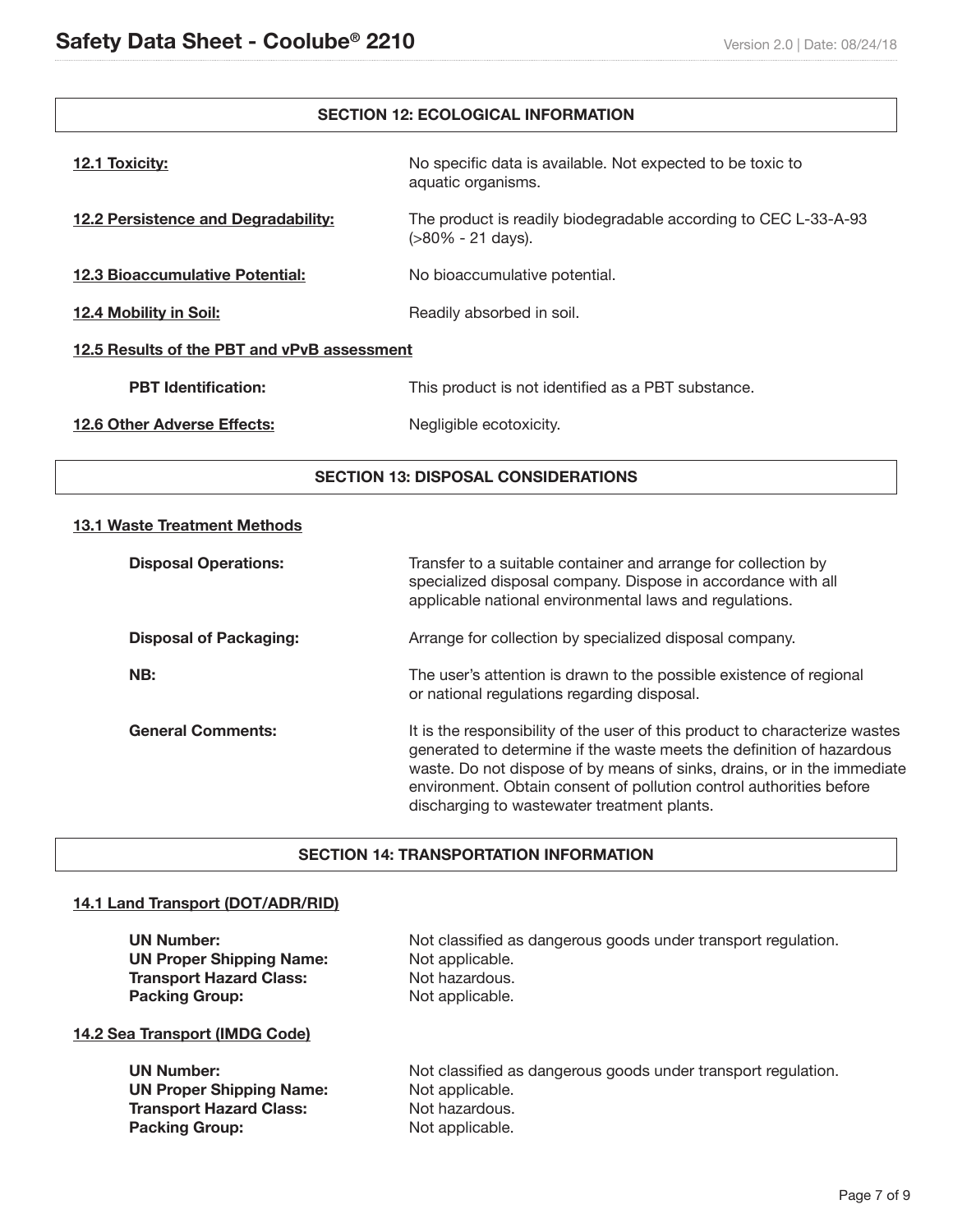# **14.3 Air Transport (IATA)**

| <b>UN Number:</b>               | Not classified as dangerous goods under transport regulation. |
|---------------------------------|---------------------------------------------------------------|
| <b>UN Proper Shipping Name:</b> | Not applicable.                                               |
| <b>Transport Hazard Class:</b>  | Not hazardous.                                                |
| <b>Packing Group:</b>           | Not applicable.                                               |

### **14.4 Inland Waterways Transport (IATA)**

| <b>UN Number:</b>               | Not classified as dangerous goods under transport regulation. |
|---------------------------------|---------------------------------------------------------------|
| <b>UN Proper Shipping Name:</b> | Not applicable.                                               |
| <b>Transport Hazard Class:</b>  | Not hazardous.                                                |
| <b>Packing Group:</b>           | Not applicable.                                               |

# **14.5 Transport in Bulk (Annex II of MARPOL 73/78 and the IBC Code)**

| <b>Product Name:</b>       | Not applicable. |
|----------------------------|-----------------|
| <b>Ship Type:</b>          | Not applicable. |
| <b>Pollution Category:</b> | Not applicable. |

### **14.6 Special Precautions for User:** None

## **14.7 Transport in Bulk According to Annex II of MARPOL 73/78 and the IBC Code:** Not applicable.

### **SECTION 15: REGULATORY INFORMATION**

### **15.1 Safety, Health and Environmental Regulations/Legislation Specific for the Substance or Mixture**

| <b>US Regulations</b><br><b>EPA SARA 311/312</b><br><b>Hazard Classification:</b> | Not hazardous.                                                                                                                                                                                               |
|-----------------------------------------------------------------------------------|--------------------------------------------------------------------------------------------------------------------------------------------------------------------------------------------------------------|
| <b>EPA SARA 313:</b>                                                              | This product contains the following chemicals subject to annual<br>release reporting requirements under SARA Title III, Section 313<br>(40 CFR 372): None.                                                   |
| <b>EPA SARA 302/304:</b>                                                          | No listed chemicals are present.                                                                                                                                                                             |
| <b>Protection of Stratospheric Ozone:</b>                                         | This product is not known to contain or to have been manufactured<br>with ozone depleting substances as defined in 40 CFR Part 82,<br>Appendix A to Subpart A.                                               |
| <b>CERCLA Section 103:</b>                                                        | This product is not subject to CERCLA spill reporting requirements.<br>Many states have more stringent release reporting requirements.<br>Report spills required under federal, state and local regulations. |
| <b>California Proposition 65:</b>                                                 | This product is not known to contain chemicals regulated under<br>Proposition 65.                                                                                                                            |
| <b>Canadian Regulations:</b>                                                      | Canadian WHMIS: Not a controlled product.<br>This product has been classified in accordance with the hazard<br>criteria in the CPR and the SDS contains all the information required<br>by the CPR.          |